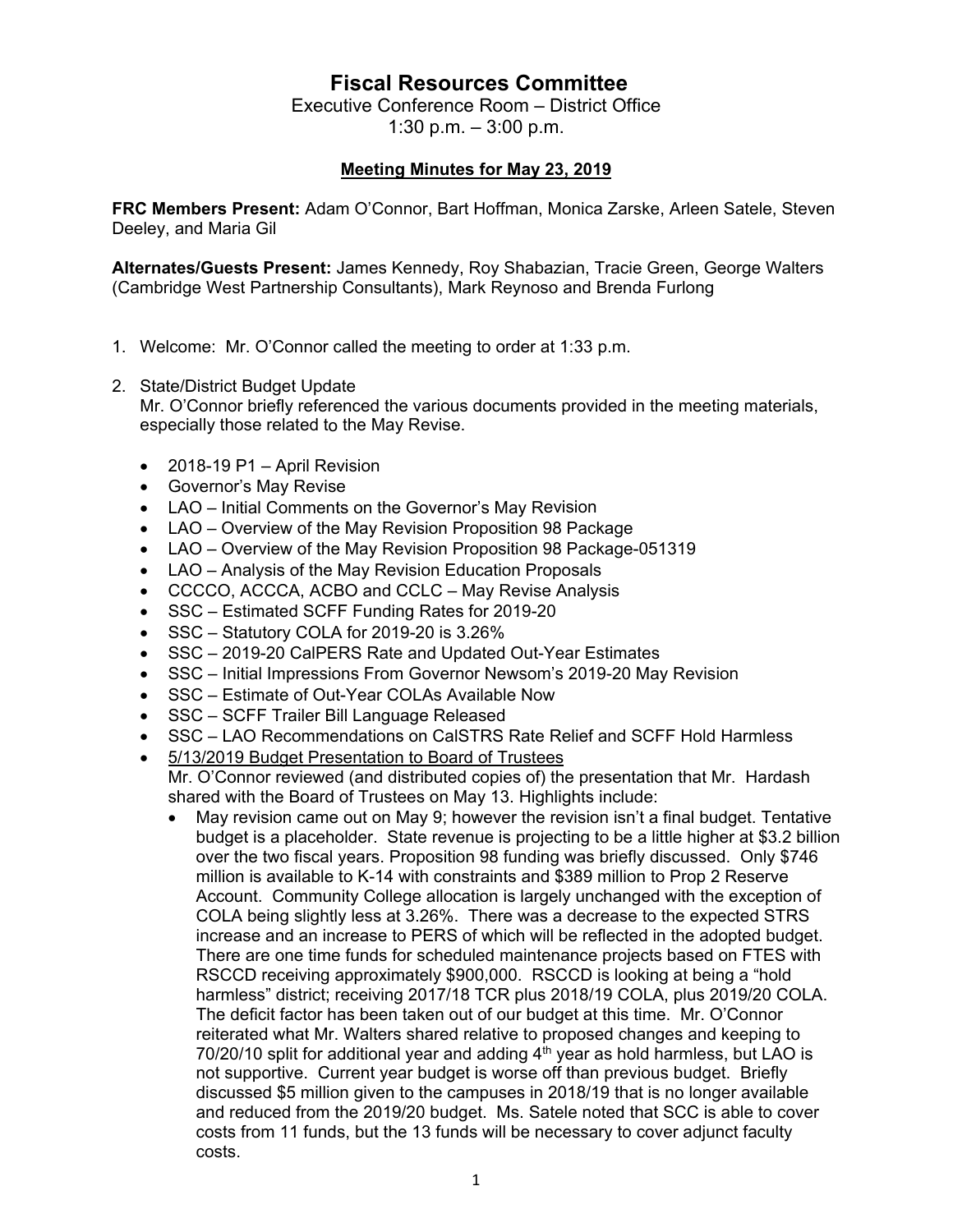- 3. 2019-20 Proposed Tentative Budget **Recommendation to District Council**
	- Mr. O'Connor briefly reviewed the tentative budget (pages 90-118 of meeting materials). Specifically referencing page 92 noted COLA will be 3.26% instead of 3.46% and will be adjusted in the adopted budget. \$1.1 million has been the apportionment deficit factor estimate for several years. For the tentative budget, the deficit factor has been taken out due to the new SCFF model. It is hoped RSCCD will receive all the funds estimated which leaves no extra cushion built in. Line "I" increased by \$200,000 because SCC is earning more than budget for international students while there is no change at SAC. Line "L" apprenticeship revenue is being budgeted at \$800,000 higher; however, there is no offsetting increase to cover expenses/costs. SCC will need to figure out how to fund the costs for that program for adopted budget. The expense items all remain the same. Collective bargaining settlements were larger than COLA. There are savings as the result of replacing employees being paid less than those that vacated the positions and how vacancies are budgeted. The \$7.5 million that was designated as new revenue in the SCFF, has now been removed. \$850,000 remaining in the stabilization fund and April P1 statement were discussed. There was a follow-up discussion regarding stabilization with a reference to page 103 of the meeting materials to clarify movement from 7950 (stabilization) to 7930 (Board Policy Contingency at 12.5%).

It was moved by Dr. Hoffman and seconded by Ms. Satele to approve the Tentative Budget as presented. The motion passed unanimously. Mr. O'Connor confirmed the recommendation will move forward to the June 3 District Council and then to the Board of Trustees on June 17.

4. Continued Discussion of SCFF and Review of BAM – Cambridge West Partnership **Consultants** 

Mr. Walters referenced and reviewed page 2 of the meeting materials, Exhibit C, which changed significantly since the last review in March.

The first change is the use of prior two years of 3-year average with special admits being recalculated and pulled out. RSCCD lost \$5 million from \$176 million to \$171 million. Credit was previously reported at 21,234 in the first version of P1, now it is 19,852 with a deduction of \$5.2 million. RSCCD was hit hard due to the change in the formula. \$35 million was redistributed to hold harmless districts leaving RSCCD with \$345,000 instead of the \$8.9 million. There is \$45 million yet to be calculated and distributed system-wide. There is a major disconnect for the way things were done by the Chancellor's Office and how they are being done now. One thought is everybody takes a cut then there is no deficit. Basic Aid Districts, however, got more money - \$51 million system-wide went to six Basic Aid Districts. Next year's proposal as discussed at the spring ACBO conference will be smaller than the Governor's May Revise.

The metrics will be changing; however the original legislation is being re-examined (refer to page 120 of meeting materials for more details). Mr. Walters distributed a "simplified" version of the recommended changes to the SCFF and briefly discussed each element comparing current law and recommended changes. The total number of outcomes can make a 25-35% difference in dollars. Last year 140,000 AA/ADTs were earned systemwide, but only awarded credit for 85,000. There is a huge population that earns multiple degrees. ADTs currently earning \$2,300 could change to \$5,000. If ADT is worth \$5,000, there is a need to dig into data and track students. If Pell grant or BOG is worth \$8,000 per student, changes may need to be made. The 75-units degree may need to be changed to 60-units instead. A discussion followed about the workgroup and legislation discussing ISAs only applying to agencies that have employees in the program. This is very different for most of the students in those programs. When asked how probable it is to receive rates by